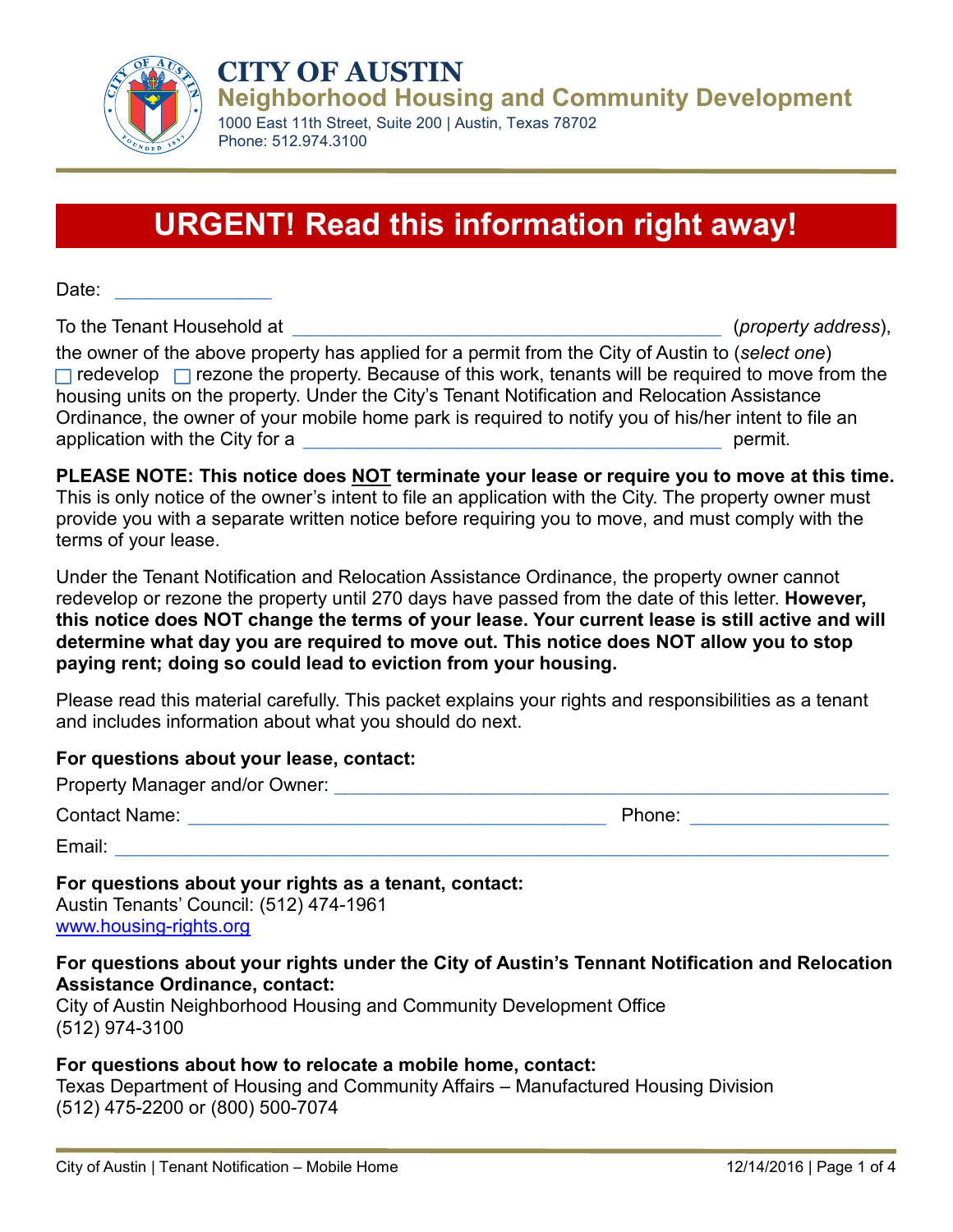## **Tenant Notification Information**

The Austin Tenant Notification and Relocation Assistance Ordinance applies when residential tenants are displaced due to demolition of a multifamily building of 5 or more occupied units, or rezoning or redevelopment of a mobile home park. The owner of your building or mobile home park has applied to the City to do one of these activities at your housing development and is required to provide this notice to you.

This letter is your notice that an application has been filed with the City of Austin for work to be done at your housing development that may result in you having to move. Your mobile home park cannot be rezoned or redeveloped until 270 days (9 months) have passed from the date of this notice. However, your lease will determine when you are required to move out.



## **Next Steps**

- 1. Check your lease to see what is required for move-out especially to see if you must give advance notice of your move-out date.
- 2. Start looking for new housing or a new mobile home site so that you can move by the end of the notice period, or the end of your lease, whichever comes first. If you have a mobile home, determine whether you are able to relocate your home.
- 3. Make sure you have the required documents to apply for new housing (ID, proof of income, etc.). If you own a mobile home, make sure you have your Statement of Ownership and Location. To find out how to obtain this document and for other questions about moving a mobile home, visit [www.tdhca.state.tx.us/mh/faqs-sol.htm](http://www.tdhca.state.tx.us/mh/faqs-sol.htm) or call the Texas Department of Housing and Community Affairs at (512) 475-2200.
- 4. Make sure you are current on your rent and other fees so that your security deposit can be returned. More information on security deposits and other tenant rights is found on page 3 of this packet.
- 5. Once you have found a new home, provide your current landlord with a forwarding address so you can receive your security deposit.
- 6. To move your mobile home, the person or company that moves the home must contact the Texas Department of Transportation to obtain required permits. Keep a copy of the permits because you will need them to apply for a new Statement of Ownership and Location once you have moved your home.
- 7. Contact Austin Energy for information on connection fees and deposits at your new home (see page 3 for information on how to do this).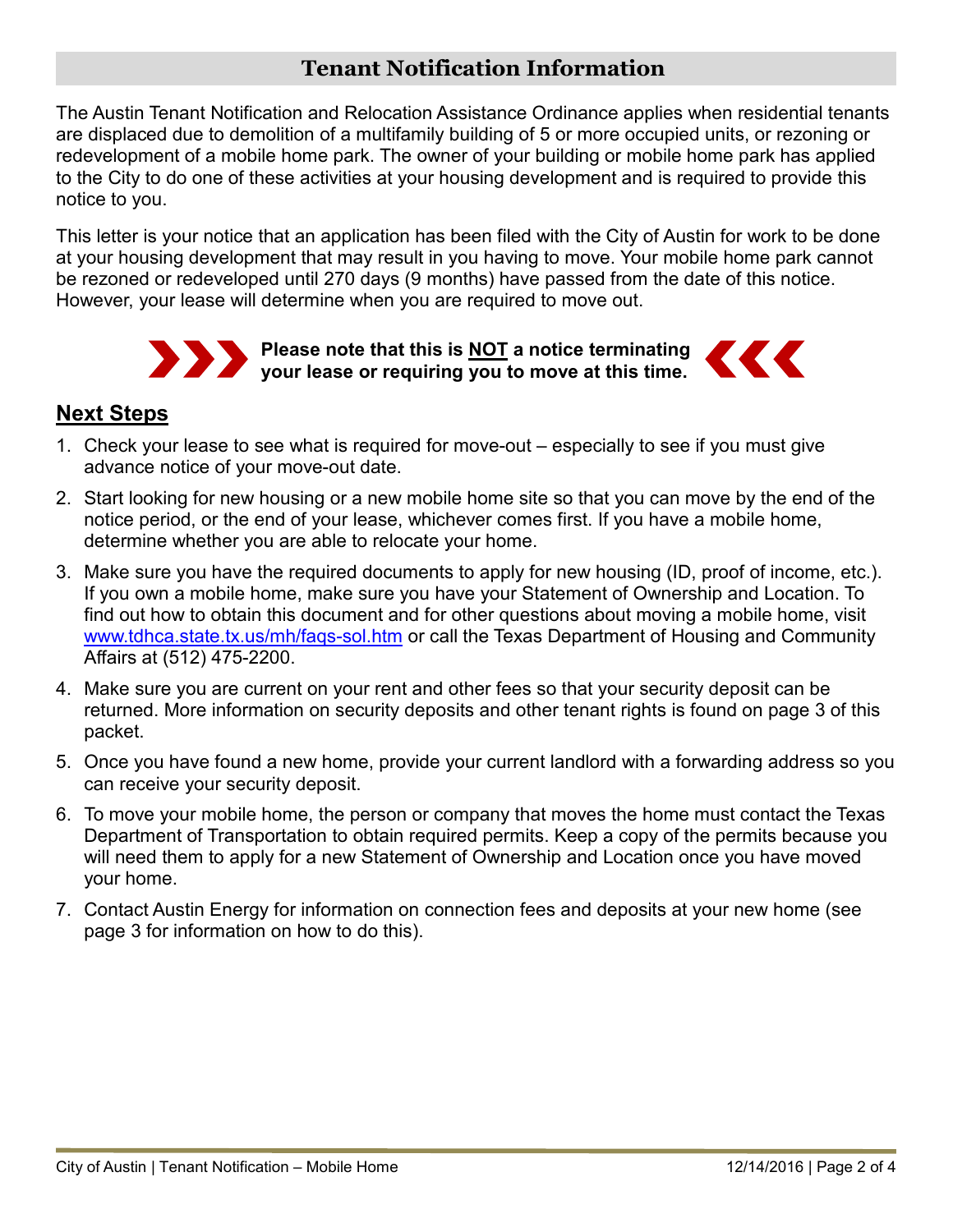#### • **Lease Terms**

Your current lease is still in place until you and your landlord negotiate otherwise. Your landlord must abide by the terms of your current lease through the end of the lease term. You must continue to pay rent through the end of your lease. Keep in mind that you can always be evicted if you fail to pay your rent on time, threaten the safety of the landlord, or intentionally damage the property. You may be able to negotiate an early release from your lease or an extension on a month-to-month basis. If you choose to do that, it is extremely important that you have those arrangements in writing and signed by both parties. Contact Austin Tenants' Council for additional help in negotiating and documenting those types of lease changes or agreements.

#### • **Repairs and Retaliation**

If you are current on rent, you have a right to repairs that are a threat to your health and safety, through the end of your lease. You do not have a right to withhold rent because the landlord fails to make repairs when the condition needing repair does not threaten your health and safety. If you try this method, the landlord may file suit against you. Under Texas law, your landlord cannot retaliate against you for requesting repairs that affect your health and safety. Contact Austin Tenants' Council for more information about how to request repairs or if you feel you've been retaliated against.

#### • **Security Deposit**

If you are current on rent at the end of your lease, you have a right to the full return of your security deposit minus lawful deductions. By law, your landlord must return the security deposit within 30 days of the end of your lease. You should check your rental agreement to see if it requires you to give the landlord advance notice that you are moving. Make sure to give your current landlord a forwarding address in order to receive your security deposit.

If you have questions, need help accessing your rights, or are experiencing problems in your housing, please contact the **Austin Tenants' Council (ATC) at (512) 474-1961.**

# **Utility Connection Fees and Deposits**

Contact **Austin Energy at (512) 494-9400** when you are ready to move in to your new home to find out about options for utility deposits and other initiation fees.

# **If You Have a Child in School**

Many school districts, including Austin ISD, allow a student to continue attending the same school if they move to a new attendance zone during the school year. Students may also be able to finish out the semester at their original school if they move out of the school district during the semester. Families can submit transfer forms if the students wish to stay at that school longer. Contact your school district's **Office of Student Services** to find out how to keep your child in the same school after your move.